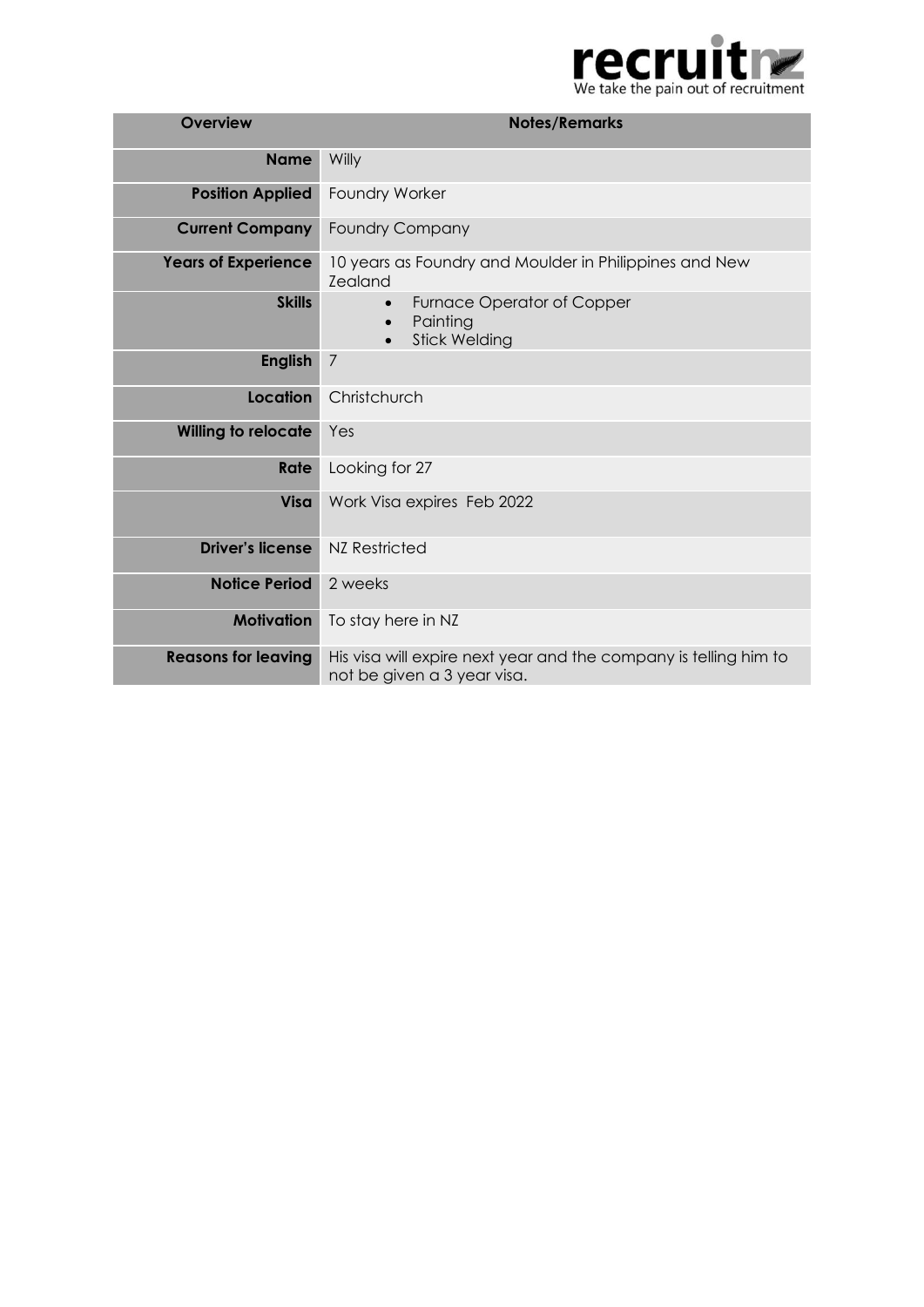

# Willy\_Foundry Worker

#### OBJECTIVE

To start my Career by joining a well settled and high professional organization, and grab career advancement through it large efforts and innovative work technologies.

#### **Person to be contacted in case of Emergency**

Name: Rowena Relationship: Wife Address: San Vicente San Pedro City, Laguna

#### **EDUCATIONAL BACKGROUND**

Secondary: Bool, National, High School 2004-2005 Elementary: Bool, Elementary, School 1999-2000

#### **WORK EXPERIENCE.**

- Furnace Casting Company Furnace operator /Casting Machine operator. 2018-Present. Christchurch New Zealand.
- FVC Philippines Inc. Molder. 2012-2018
- Joaqs Corp, Industries Welder/Painter 2010-2012 Holiday Park, City of San Pedro Laguna

## **JOB DESCRIPTION/FURNACE OPERATOR**

1. Operates furnace to heat aluminium slabs and fabricated forms to specified temperature for rolling or processing: Sets furnace controls to regulate temperatures and heating time. 2. Starts conveyors and opens furnace doors to admit slabs, plate, sheet, and coil, or signals OVERHEAD CRANE OPERATOR to uncover soaking pits and lower ingots into them 3. Observes pyrometer and adjusts rheostat controls to maintain temperature between specified limits.

4. Measures temperature of product to determine necessity for adjusting furnace temperature or timing cycle, using thermal instruments and charts.

5. Removes material from furnace, using crane, or signals OVERHEAD CRANE OPERATOR to transfer it to next station.

6. Records time and production data.